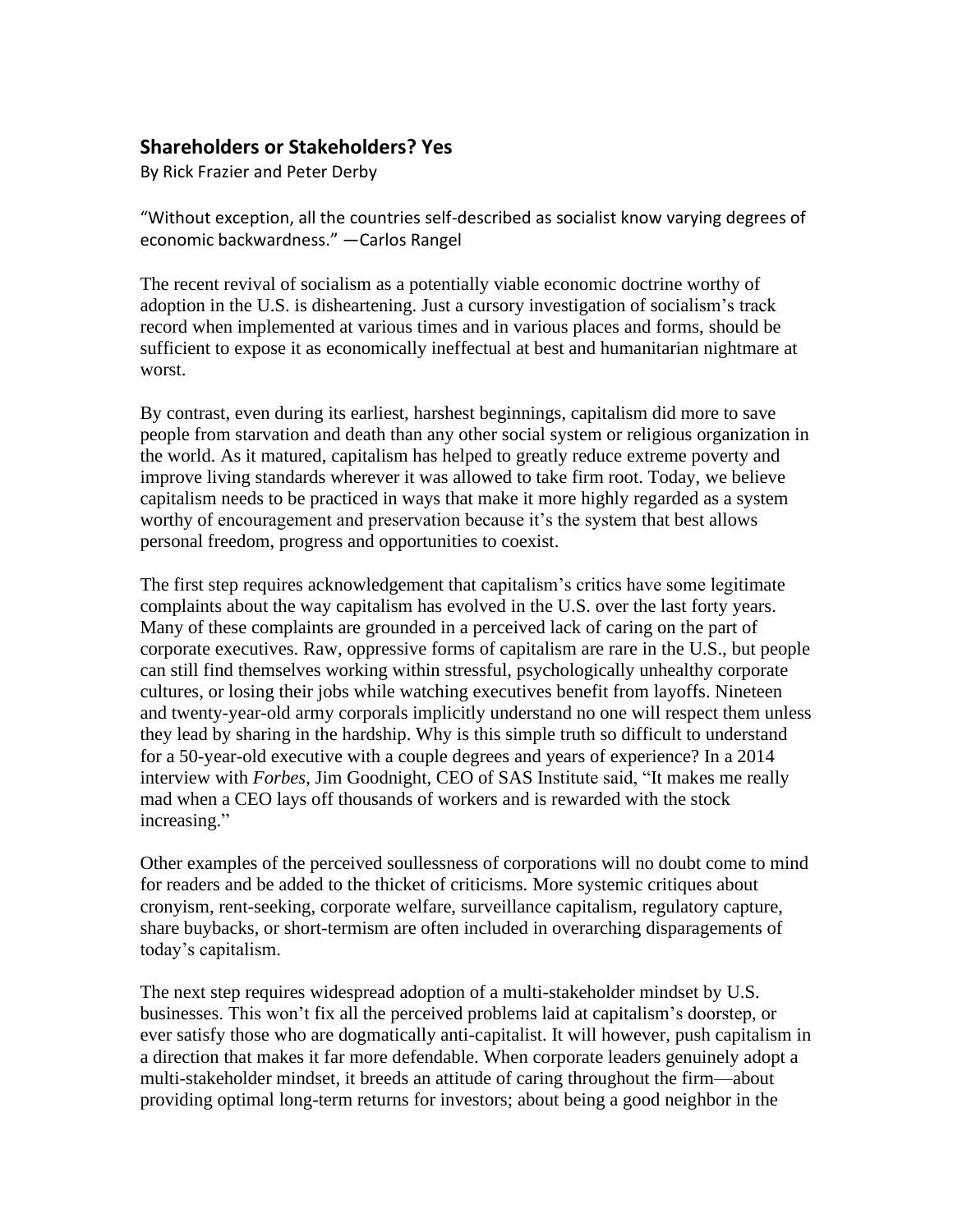communities where it operates; about creating a work environment or culture that inspires people to give their best efforts; about maintaining mutually beneficial and trusting relationships with suppliers; about minimizing negative social and environmental impacts resulting from operations; and especially about providing quality and value to customers. This is what a well-executed multi-stakeholder operating system is meant to accomplish.

Upon hearing this description, most people, especially young adults, consider this to be the behavior of a well-managed company that practices capitalism in a way they can get behind. The late Milton Friedman probably would have agreed as well. In a debate with Whole Foods founder John Mackey, published by *Reason* magazine in 2005, Friedman pointed out that his oft-quoted statement, "the social responsibility of business is to increase its profits" refers to *social* responsibility, not legal or financial. He went on to explain why his view was equivalent to Mackey's view that a "corporation should try to create value for all of its constituencies."

A response we often hear from people when describing the principles of a multistakeholder operating system is that all of it just makes managerial common sense. They have a point. The intangible elements within our description really matter to a company's capacity to create future cash flow and speak to the day-to-day obligations of managers. So why would anyone argue against something that apparently makes so much sense?

The "common sense" reaction is also often accompanied by a sort of hand-wave dismissal, intimating that it's also easy to do. It's not. Managing ongoing tensions among stakeholders and between cultural values in our society is no walk in the park. And even maintaining a high-quality relationship with a single stakeholder can require heavy lifting. For example, despite a bounty of customer data available to corporations today, many still struggle to develop emotional connections with customers, or to strengthen customer loyalty. As a newly appointed president of a large financial services company once told us, "Everyone keeps telling me how great things are around here. But if that's the case, why am I getting about a thousand 'Dear Stupid' messages from customers every month?"

A multi-stakeholder operating system is built on basic and timeless principles which every organization can and should adopt. But every organization will also express these principles in their own unique voice. This is why it should remain a voluntary act that avoids a one-size-fits-all, politically driven "accountability" reporting mandate which would stand about as much chance of being useful as mandating how jazz should be played.

Additionally, there is no shortage of guidelines available to firms since a good deal of time and effort has already been devoted to the development of multiple reporting frameworks. Some of these include, the Inclusive Capitalism long term value framework, the International Integrated Reporting Council framework, the World Intellectual Capital Initiative intangibles reporting framework, the Sustainability Accounting Standards Board principles-based framework, the Global Reporting Initiative Sustainability Reporting Standards, the Enhanced Business Reporting Consortium framework, and the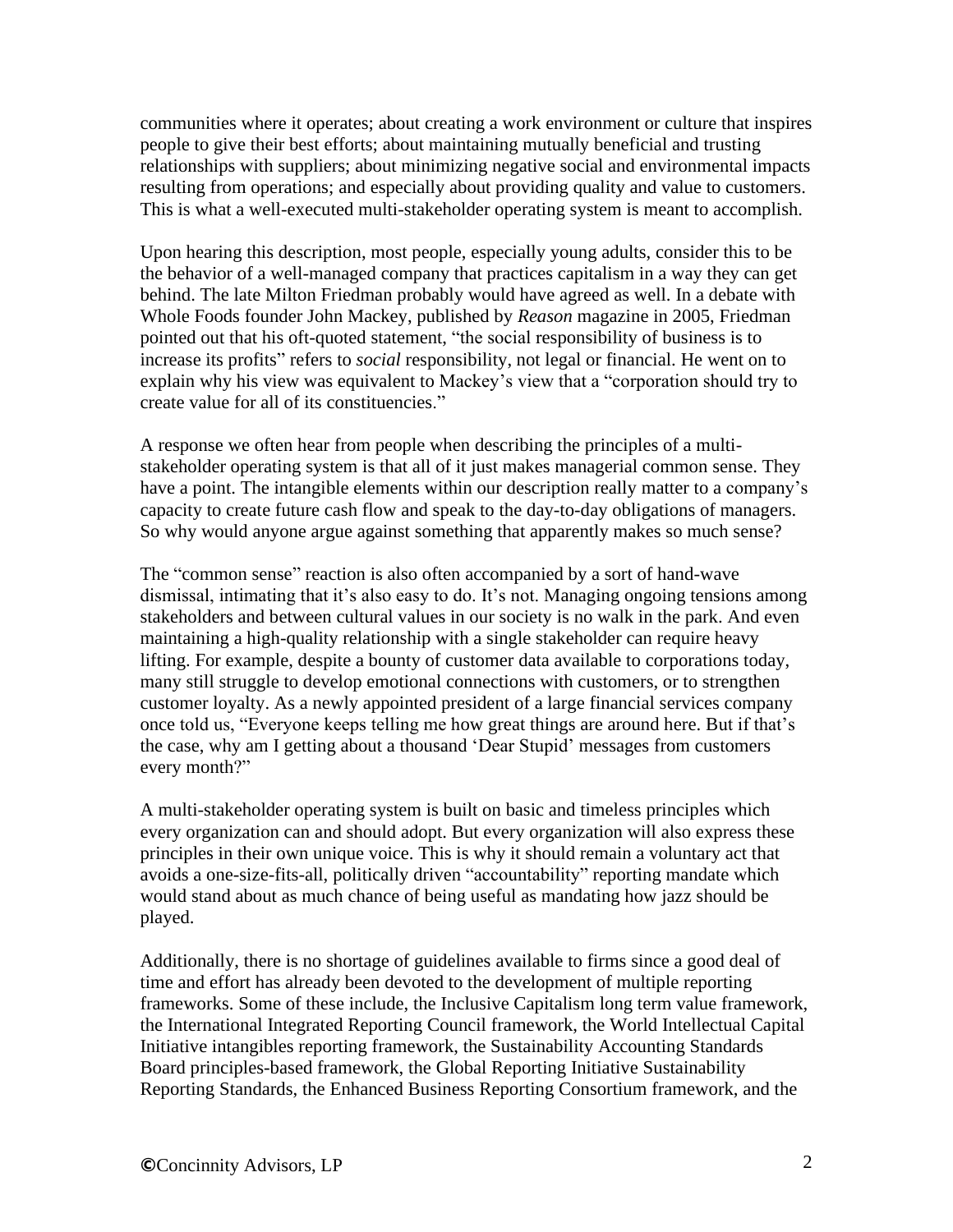Business for Social Responsibility triangular framework. More specialized frameworks are also available such as the International Organization for Standardization's human capital reporting framework, the Climate Disclosures Standards Board and the Human Rights Reporting and Assurance Frameworks Initiative. Most politicians clamoring for a government-induced reporting mandate are probably unaware of these developments.

Supporters of a stakeholder accountability mandate often extol the virtue of forcing companies to operate in such ways that all stakeholders are treated equally at all times. This is a moral objective that lacks practicality because stakeholders' contributions to a company's success are wide-ranging variables that resist the neat equalization implicit in the idea of balancing interests. The multi-stakeholder model should be viewed as a pragmatic operating system that ultimately *reflects moral sensibilities* by avoiding an overemphasis on one stakeholder to the neglect of other stakeholder groups. In this view, moral results become side effect outcomes, not mandated objectives derived from subjective moral or political beliefs.

The subjective nature of moral beliefs creates conflicting opinions about right and wrong in corporate behavior. What one person might feel is unfit corporate behavior, another might justify as a fully legal, ethical and practical response to real-world conditions. This is why it can be such a challenge to analyze company performance based on the tenets of corporate social responsibility (CSR).

Management consultant and author Peter Drucker separated social responsibilities into social impacts, or what business does to society and social problems, or what business can do for society. It's quite easy to reach consensus that all businesses should try to minimize or eliminate negative social impacts resulting from operations. That all businesses should also address social problems provokes controversy. For example, in response to the recent Business Roundtable statement on corporate purpose, the Council of Institutional Investors (CII) stated, "It is government, not companies, that should shoulder the responsibility of defining and addressing societal objectives with limited or no connection to long-term shareholder value."

Edward Freeman, Darden Business School professor of ethics at the University of Virginia, who can be rightly called the U.S. intellectual father of the multi-stakeholder operating system, has called for the immediate demise of corporate social responsibility and recommended replacing it with corporate *stakeholder* responsibility. Freeman was previously the academic director of the Business Roundtable Institute for Corporate Ethics and is currently an academic director for the Institute for Business in Society at UVA. His award-winning book, *Strategic Management: A Stakeholder Approach* was published in 1984. Thirty-five years later, perhaps the 181 members of the Business Roundtable who recently became signatories to the organization's stakeholder proclamation now think he might be on to something. We do too. A company with a sterling social responsibility record doesn't necessarily mean it's also a great place to work, loved by customers, or a good investment.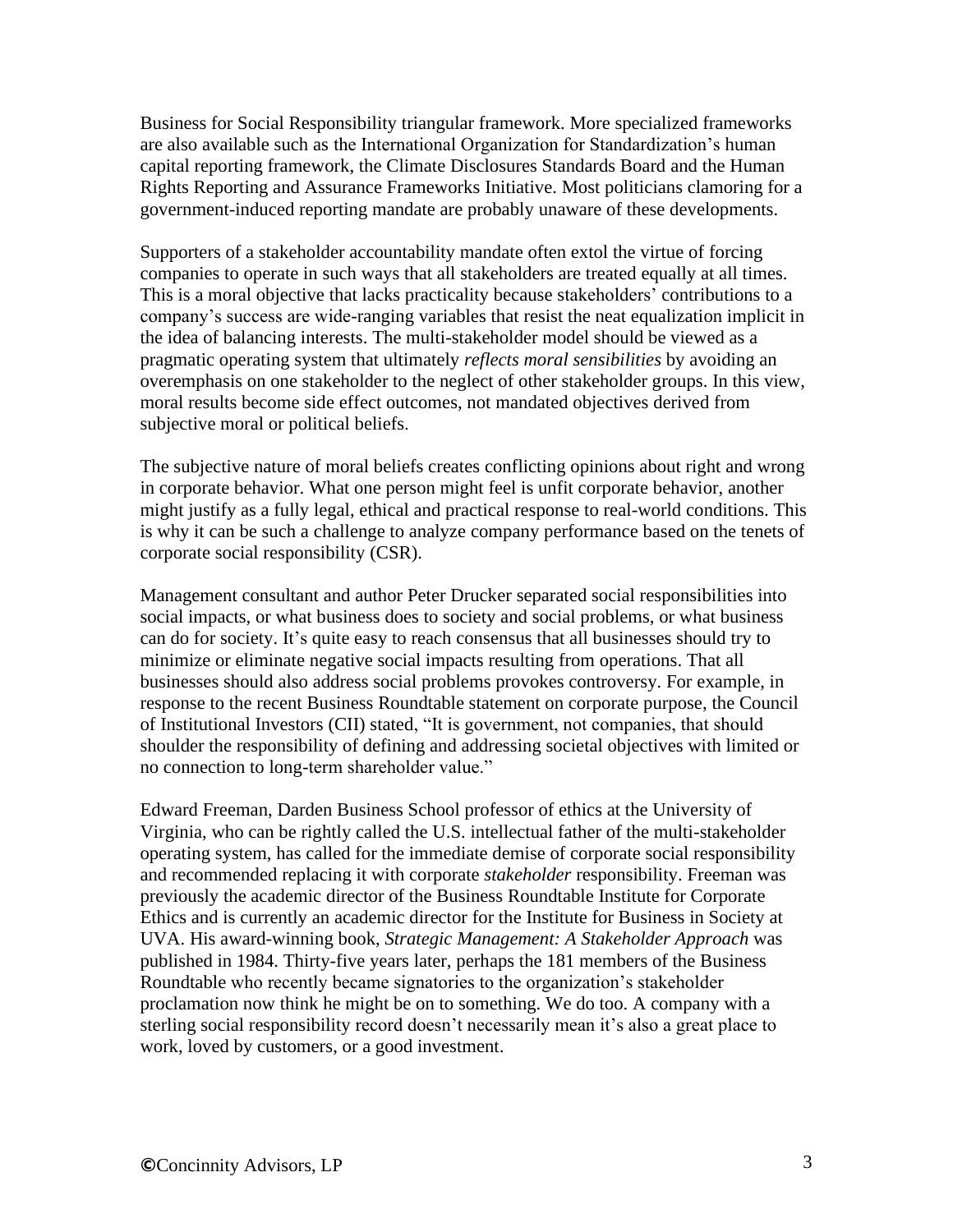Anecdotal evidence indicates the multi-stakeholder operating approach has reached a tipping point, ahead of any universal demand from investors. Instead, marketplace expectations about the companies we work for, buy from, and allow to operate in our communities are making a multi-stakeholder operating system less optional. This is probably why a growing number of public companies now make claims of stakeholder attentiveness on their websites. As far back as 2008, an article in *Business Ethics Quarterly* cited a random sample of websites of 100 companies from the *FORTUNE 500* that revealed 64 out of 100 claimed to embrace approaches to "maximize the well-being of all stakeholders." As we know well, determining which companies have actually made a bona fide commitment requires some work.

The signatories to the Business Roundtable's recent stakeholder proclamation will also demonstrate varied degrees of commitment. Some have been on the multi-stakeholder path for quite some time, others will be playing a lengthy game of catch-up and some might simply use it as a new form of "greenwashing."

Those companies that started early have a refined network of stakeholder listening posts, giving them advanced notice of potential and emerging problems, as well as new business opportunities. At its most mature expression, a multi-stakeholder operating system consists of internal indices such as a culture index, employee engagement index, or customer perception of value index whereby the link between the performance of those indices and their effects on financial performance is tracked. Advancements in modeling tools that quantify such relationships make this type of causal analysis very doable today.

While marketplace realities act as a forcing mechanism, the degree to which investors expect companies to adhere to a multi-stakeholder operating system as a foundation for value creation is more difficult to gauge. One investor demand proxy to consider is the UN Principles of Responsible Investing (PRI). The UN PRI has 2500 signatories, mostly investment managers and asset owners that commit to incorporating ESG (environmental, social, governance) criteria in their investment analysis and decision-making processes. Signatories pay a fee and provide the PRI Association with information. But as the PRI Association is careful to point out, "All information is provided 'as-is' with no guarantee of completeness, accuracy, timeliness…" Such guarantee would require significant audit work to verify signatories are really putting a shoulder behind their commitment. As one portfolio manager for a multibillion dollar fund told us, "We pay the fee, overlay ratings from one of the ESG data firms, call it a day and everybody's happy."

Socially conscious investors might also serve as a proxy for measuring investor demand for companies to demonstrate their stakeholder-centric bona fides. It's difficult to imagine how any company can meet the expectations embedded in the various definitions we come across for social responsibility or sustainability without being guided by a multi-stakeholder operating system. This claim is supported by research conducted in 2018 by Vukic et al., indicating a positive link between the level of corporate stakeholder orientation and the quality of CSR reporting.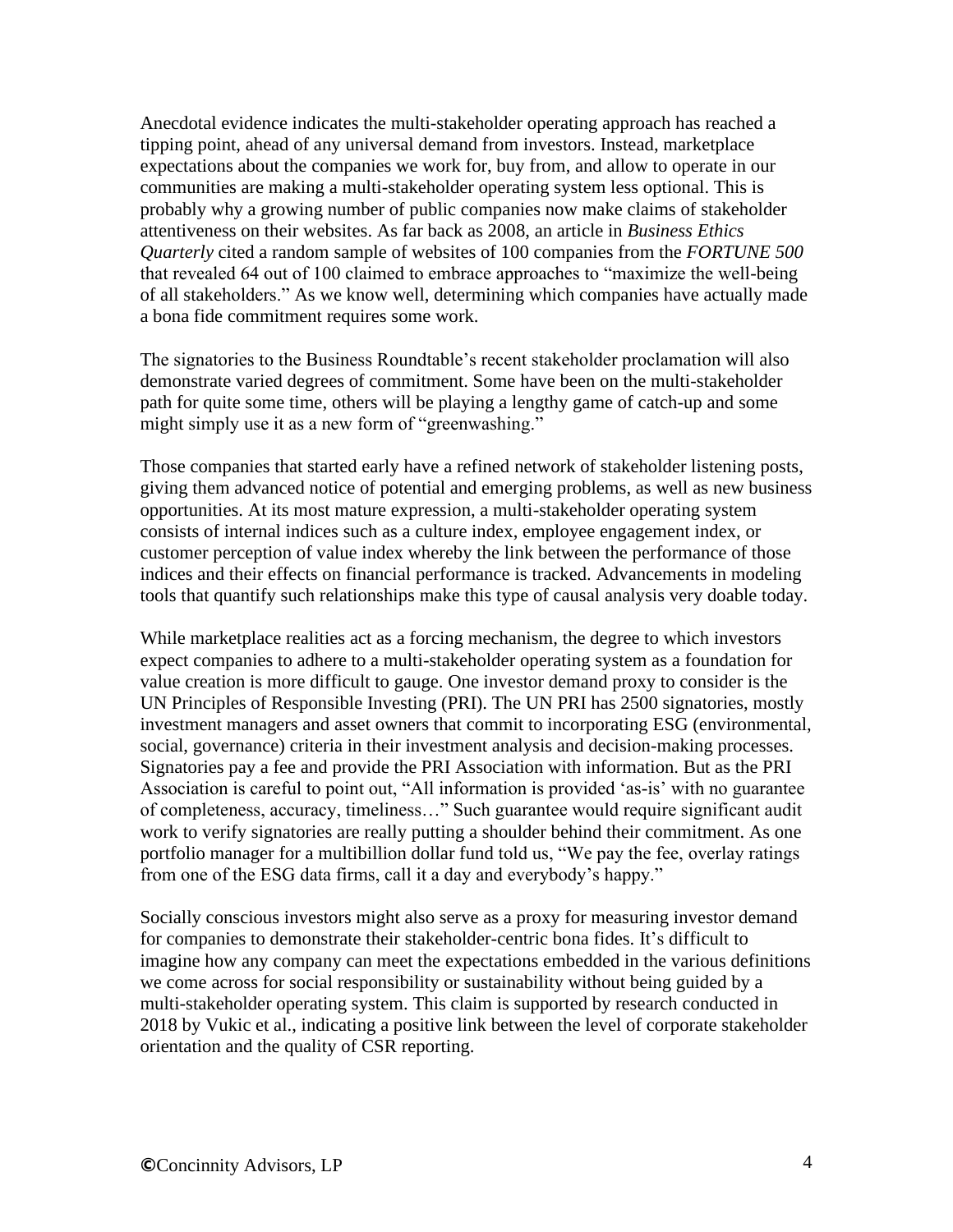Morningstar classifies a total of 288 mutual funds and ETFs as socially responsible with a total inflow of \$5.5 billion in 2018 and about \$20 billion in 2019. The numbers clearly show an increasing interest in these investment strategies by investors. However, current total asset calculations for capital allocated to socially responsible-type investments are murky. In his book, *The Enlightened Capitalist*, author James O'Toole states, "The first so-called social investment fund was launched as early as 1971; by 2017, there were over 200 such funds active in the United States, with collective assets of \$77 billion." At the other end of the spectrum is a trends report from the US SIF Foundation which states, "Total US-domiciled assets under management (AUM) using SRI [socially responsible investing] strategies grew from \$8.7 trillion at the start of 2016 to \$12.0 trillion at the start of 2018."

We attempted our own calculation using Bloomberg's fund screening function. Screening for general attributes associated with any and all types of U.S. domiciled ESG funds, we derived a total of about \$230 billion. Since Bloomberg doesn't track every public fund, we estimate another \$50 to \$70 billion could be added to this total. Using \$300 billion seems to be a credible estimate, representing a little over 1% of total U.S. market assets based on the Wilshire 5000 full market cap of \$33.8 trillion as of 12/31/19.

The surge of investor interest in ETFs overall has been remarkable, racking up a little over \$4 trillion. Bloomberg Intelligence issued a report in August 2019 that put the number of assets in socially responsible ETFs at \$60 billion. Issuance of socially responsible ETFs has lagged behind the general trend, which means the bulk of these social ETFs are relatively young. Nonetheless, given the topical nature of socially responsible investing we expected the total to be higher.

One reason commonly cited for investor hesitation about socially responsible funds is a perception that subpar return performance is the norm. In fact, it's not unusual for financial advisors to warn clients about this possibility. According to the ETF.com data screener, out of 30 ETFs categorized as ESG, socially responsible or sustainable funds, five have performed better than the S&P 500 over a 3-year period ending in 2019 and none has performed better over a 5-year period. However, over the past couple years socially responsible funds—many of which have a decidedly environmental bent—have enjoyed a performance uptick due to their natural avoidance of large swaths of the underperforming energy sector. This might largely explain the recent asset-inflow swell reported by Morningstar.

Given 2500 UN PRI signatories, the US SIF asset numbers previously noted, and more than 12,000 signatories to the UN Global Compact committing to responsible business behavior, a person could justifiably conclude the era of socially responsible business and investing has arrived in full force. It's certainly been top of mind in financial markets the past few years. "This topic has evolved massively," said Geraldine Matchett, the CFO and incoming co-CEO of DSM, the Dutch nutrition and materials company. "For a long time it was a minor, niche, 'impact investing' topic largely ignored by investors. Suddenly, we are having a conversation instead of a monologue."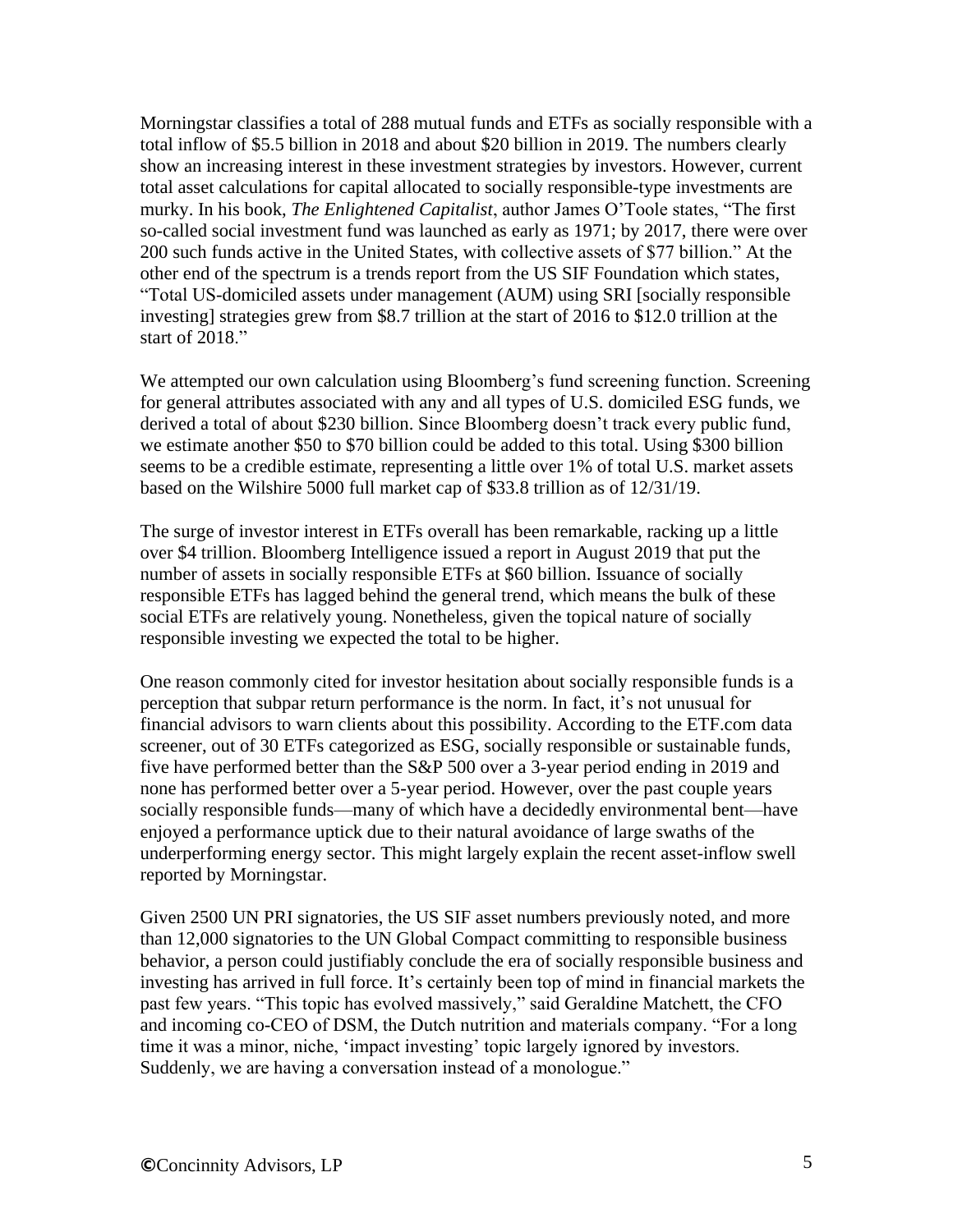Yet the percentage of total assets flowing into socially responsible funds, while growing, is still quite small. And ongoing discussions persist about changing the face of capitalism under banners such as conscious capitalism, inclusive capitalism, moral capitalism, virtuous capitalism, creative capitalism and several more. A common thread running through most, if not all of those discussions, is the multi-stakeholder operating system. This is where we need to go if we really want to move the needle.

The U.S. is viewed as a latecomer to the ESG/CSR movement compared with other parts of the world, especially Europe. Widespread adoption of the multi-stakeholder operating system would afford us a leapfrogging opportunity. The ESG lens isn't wide enough or deep enough to capture all of what needs to be done and reported by companies, or assessed by investors from a multi-stakeholder perspective. It doesn't tell us enough about upstream intangible assets that produce very tangible downstream financial consequences.

Among the reporting frameworks listed earlier, several attempt to fill the gap by using a more holistic lens to assess corporate performance. As an example, the fairly new Inclusive Capitalism Long Term Value Framework puts a stronger emphasis on corporate culture. State Street Global Advisors has also started asking companies to provide insights about corporate culture. This often overlooked, upstream intangible indicator, not typically captured by ESG, probably gives investors a better handle on organizational risk than just about any other information companies currently report. It's no coincidence that corporate culture takes center stage during postmortem analysis whenever companies fall off the beam.

The link between culture, performance and risk has been well established for decades. Culture also plays a significant role in talent recruitment and retention. Prospective employees rarely, if ever, conduct research about a company's governance mechanics, but they do want to know about culture. When did you ever hear someone mention governance when describing why they love their workplace, or why they love doing business with a firm?

Granted, one might argue certain aspects of ESG/CSR address issues customers are starting to care more about as well. And of course the link between customers' willingness to keep buying and a company's capacity to create future cash flow is obvious. But ESG and CSR don't provide any real insight about customer perceptions. The customer portion of ESG analysis available to investors, when it exists at all, typically contains negative information such as product safety-related legal cases, charges of false advertising, product recalls, predatory lending criticisms, etc. While this information might be useful for determining which companies to potentially avoid, it provides little insight about which companies are doing a great job meeting or exceeding customer expectations. Likewise, a "human capital" pillar is included in some ESG assessments and can include upwards of a hundred different criteria, often assessing just about everything except the one thing that matters most to productivity and performance, namely employee engagement levels.

.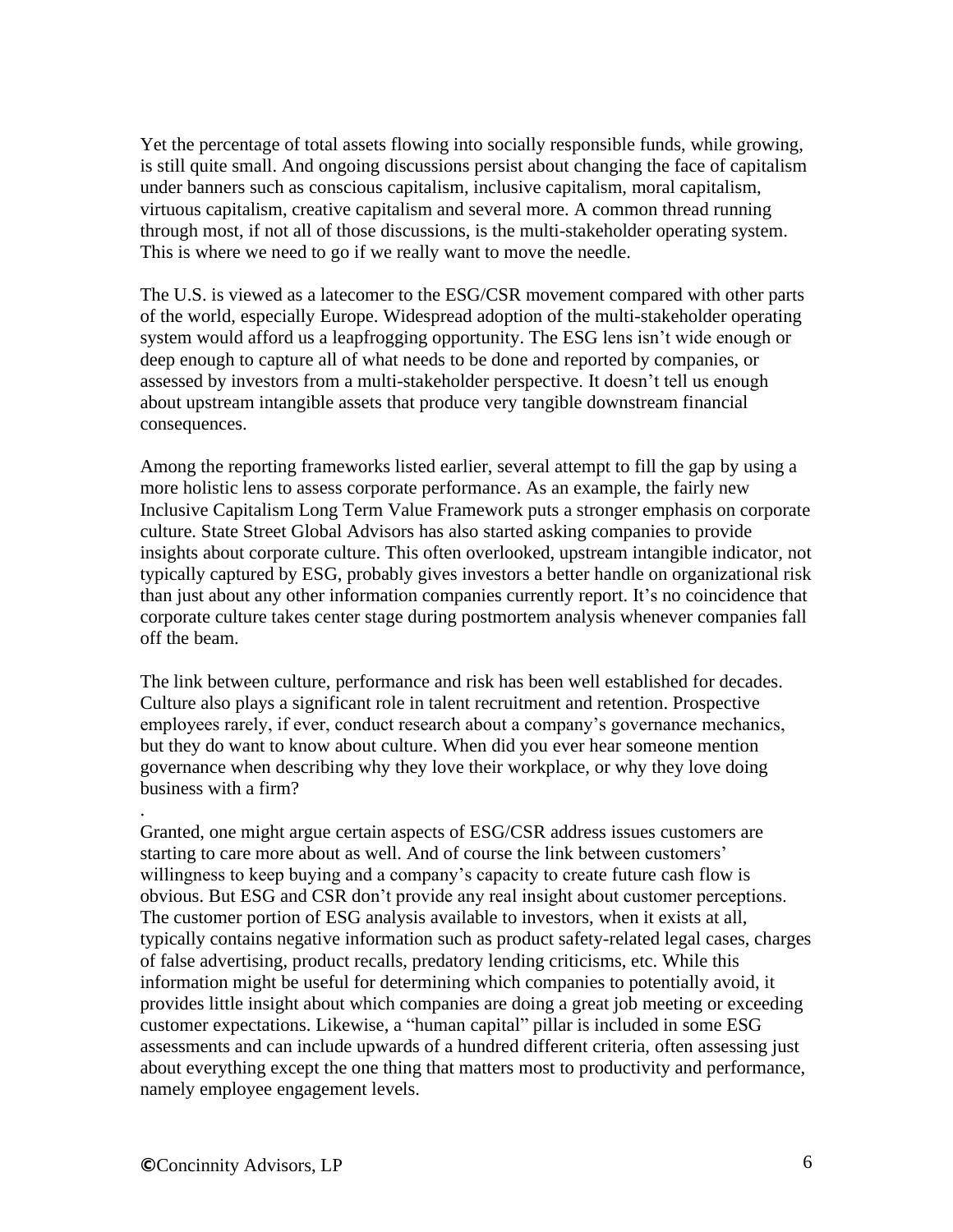The World Economic Forum, which takes place in Davos, Switzerland every year, and its founder, Professor Klaus Schwab, has been encouraging businesses to adopt a multistakeholder operating system for the past fifty years. According to an article in FORTUNE, the Business Roundtable's decision last August to revise its statement on corporate purpose had given the issue new life at the 2020 meeting, with countless panels and conversations on the topic being held. "CEOs that participated agreed they face growing demands to look after stakeholders—customers, employees, their communities, and the environment. But all insisted that doing so was in the long-run interest of shareholders."

At a Forum meeting several years ago, former CEO of PepsiCo Indra Nooyi was a panel participant when she suggested analysts be sent back to school to learn how businesses actually create value. Most of the value creation elements she described were part and parcel of a multi-stakeholder operating system. The problem with her suggestion at the time, and largely today still, is that those retrained analysts will have learned to evaluate intangible asset information that mostly remains locked inside companies, or has yet to be measured and monitored by companies.

While corporate financial performance and economic prosperity increasingly come from intangible assets, investors are largely left guessing about how well companies are managing, safeguarding and leveraging those assets. In a 2001 speech sponsored by the Practicing Law Institute, Robert Bayless, former SEC Chief Accountant, Division of Corporation Finance said, "Intangible assets are very important in this economy. If intangible assets are important to the business, registrants should identify them and explain what management does to develop, protect and exploit them. Operational, nonfinancial measures can be very effective in explaining to investors the value of a company's intangibles." Two decades later investors are still mostly groping in the dark when it comes to intangible asset analysis.

More than a decade ago, we did a couple years of groping ourselves when we first set out to develop an investment research process that would allow us to identify companies that seemed committed to a multi-stakeholder operating system. We knew what to look for based on our previous modeling work inside companies, but we weren't sure where to find what we needed for our assessments as analysts on the outside. We felt blind and illequipped at first since the whole accounting and reporting apparatus was designed to provide information about *tangible* assets.

Since the multi-stakeholder operating system is comprised of intangible assets, we were forced to cobble an information system together from scratch. Fortunately we discovered a pool of specialists outside the typical vendor pool serving the investment community who were able to provide the insights we were looking for. Let's look at some examples.

*Labor & Human Rights Risk:* Most companies with a large number of suppliers and contractors in their supply chain have a forced labor policy, or some form of labor and human rights policy in place. Uncovering labor and human rights risks in supply chains is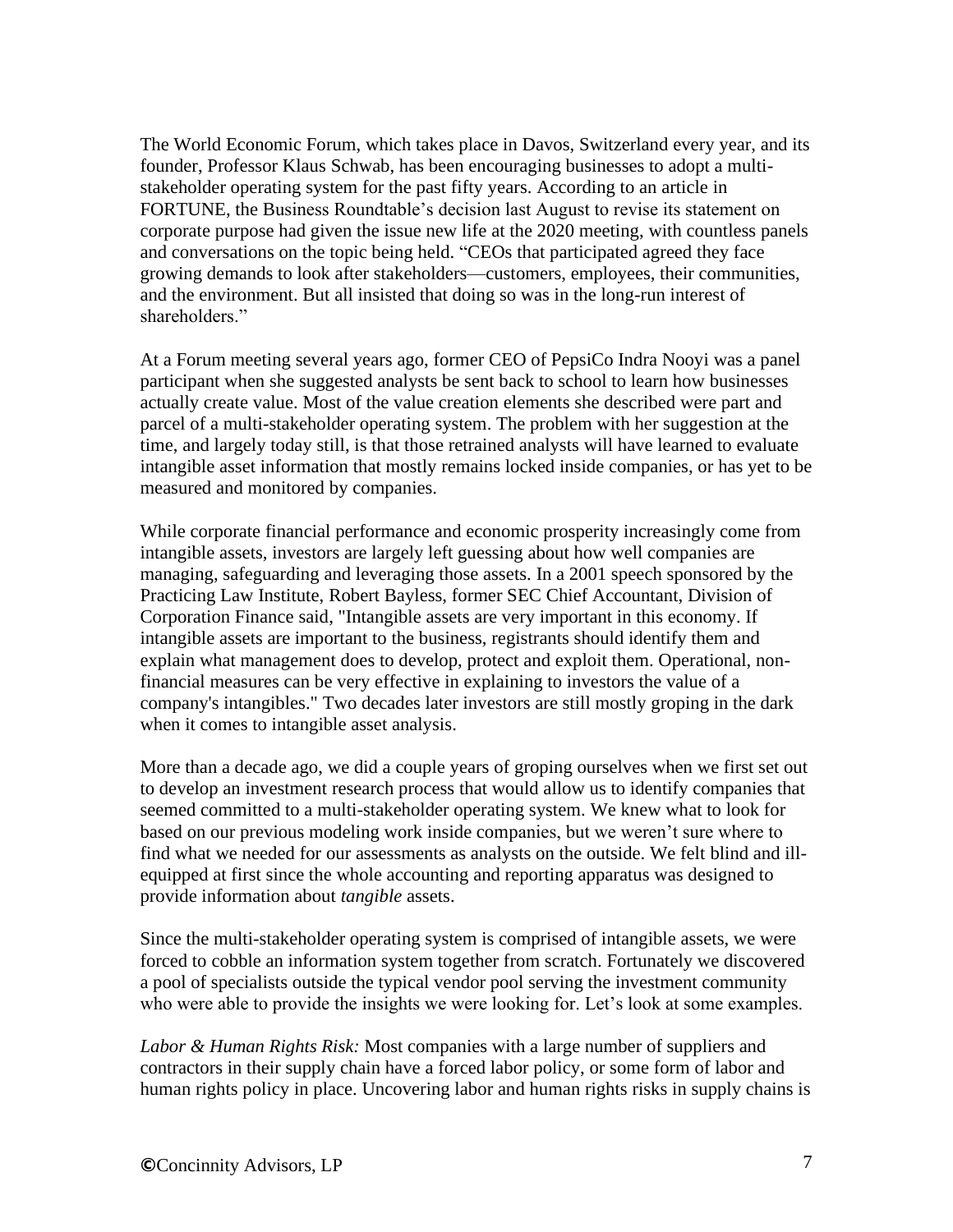a huge challenge in social auditing, particularly when a firm has thousands of suppliers. Most analytics providers relied on for such due diligence are also evaluating many other issues and striving to offer coverage for as many companies as possible. In short, they're spread too thin to offer quality assessments in this area. We turned to organizations that were solely focused on conducting on-the-ground audits of factories for many years within their clients' supply chains. We tapped into their network of auditors around the world and asked them to rate U.S. companies based on a jointly developed grading scale. No other investment or research firm had ever approached these organizations for such an assessment.

*Intangible Asset Management Index:* Another specialist had created an algorithmically generated index for offering reputation insurance that goes beyond typical forms of business insurance such as D&O coverage. When we reviewed what they were insuring against, it was losses resulting from many parts of a multi-stakeholder operating system—metrics that were linked to stakeholder expectations in six areas of business performance: ethics, innovation, quality, safety, sustainability and security. We were the first investment firm to request access to these ratings.

Su*pplier Relationship Quality:* Professor Rob Handfield at North Carolina State University devised a way to asses the quality of a firm's relationship with suppliers to determine whether suppliers were being treated in a way that would create a mutually beneficial and trusting relationship. Most firms rarely capture the full benefits available to them from their supplier relationships, including innovations, due to low quality relationships. Again, we were the first investment firm to ask Professor Handfield to evaluate companies as part of our research process.

*Culture:* Culture can be measured, but it's practically impossible to do as an outside analyst. As a result, proxies need to be used. Openness and honesty are certainly components of a healthy culture. We became the first user of an algorithmic process designed to evaluate the openness and honesty of executive communications. In addition, we also use a series of Human Equity Value Metrics that correlate with the characteristics of high performing cultures and employee engagement levels. These metrics were developed by a consulting firm that has been conducting culture assessments for companies for several decades. Here again, we were the first investment firm to request access to the formulas underlying these metrics.

*Customer Perception of Value:* Proxies are not required to assess the quality of customer relationships. What *is* required is a way to figure out what customers really think about a company, brand, or product as opposed to what they say they think. Our prior consulting experience served us well in this regard. We knew exactly who to turn to for this type of in-depth analysis. Conducting customer research on a large number of companies is expensive, but nothing is more fundamental to a company's capacity to create future cash flow than loyal, economically profitable customers.

By no means do we claim to have completely cracked the code for intangible asset analysis. We can probably claim we've been at it for as long or longer than anyone else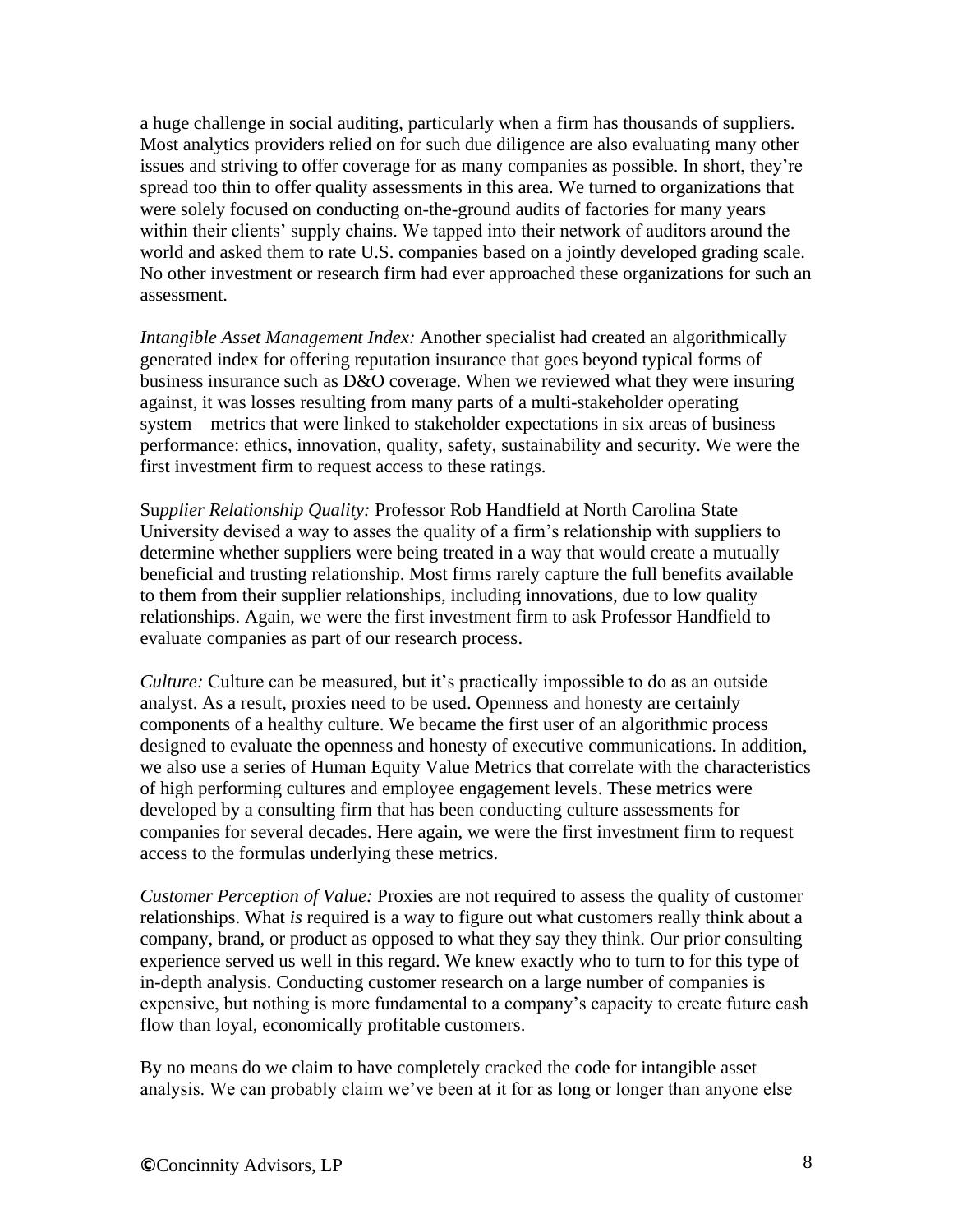and feel we've built a system that allows us to assess companies with some measure of confidence. But the search for new or better sources of information that can potentially provide additional insights never really ends. It requires continuous tinkering and more tinkerers are arriving on the scene. As previously noted, more analysts are beginning to appreciate the need to get a better handle on how well companies are safeguarding and leveraging some of the intangible assets that comprise a multi-stakeholder operating system.

We've been sloshing through the beachhead of an incubation period with ESG and CSR. The multi-stakeholder operating system can take capitalism to higher ground and bring more investors on board because of its pragmatism and its ability to demonstrate a stronger link between intangibles and corporate performance. The Council of Institutional Investors has expressed concerns about businesses acting as social instruments, but it also stated, "CII supports putting capital to its best use for long-term performance, which includes addressing stakeholder contributions to that objective." This statement betrays a certain coherence, but it opens the door to the possibility the CII will support our call to action. The long-term view is difficult to marshal when the pressure to play the quarterly earnings game remains a stubborn reality. This makes managing the short-term versus long-term polarity, while consistently growing the economic pie, a formidable task. And investors justifiably become skeptical when they are asked to focus on the long-term, only when short-term performance is lousy. The multi-stakeholder operating system allows companies to demonstrate an authentic commitment to long-term value creation.

Institutional investors have more capacity to influence widespread adoption of a multistakeholder operating system than any other stakeholder. They would be well served to insist on it and hold companies accountable for reporting on progress. Analysts should welcome such reporting as a way to better understand what's really happening inside companies and how the underlying health of the company is being safeguarded. It would also provide analysts with new insights beyond the tangible asset grist mill where everyone is pretty much grinding the same financial ratios in search of alpha. Socially conscious investors should welcome an operating system whereby companies add value for all stakeholders as a matter of course, lessening the need for businesses to give something back because they don't take something in the first place. We often refer to well-managed companies as "running like clockwork." It's a mechanistic metaphor. Analyzing companies through a multi-stakeholder lens defines well-managed companies in more humanistic terms.

If we get this right, the need for separate, bolted-on social responsibility reports and the need to apply softening modifiers to capitalism will fade away. We'll simply call it capitalism again without apology or guilt. There will be fewer social problems for either business or government to address if we practice capitalism in a way that improves its attractiveness and its effectiveness. It's even possible institutional investors will eventually come to realize their "long-term" best interests will be better served by a changed incentive system—one that rewards executives for implementing an operating system that requires paying steadfast attention to upstream intangibles that have a significant effect on downstream financial performance.